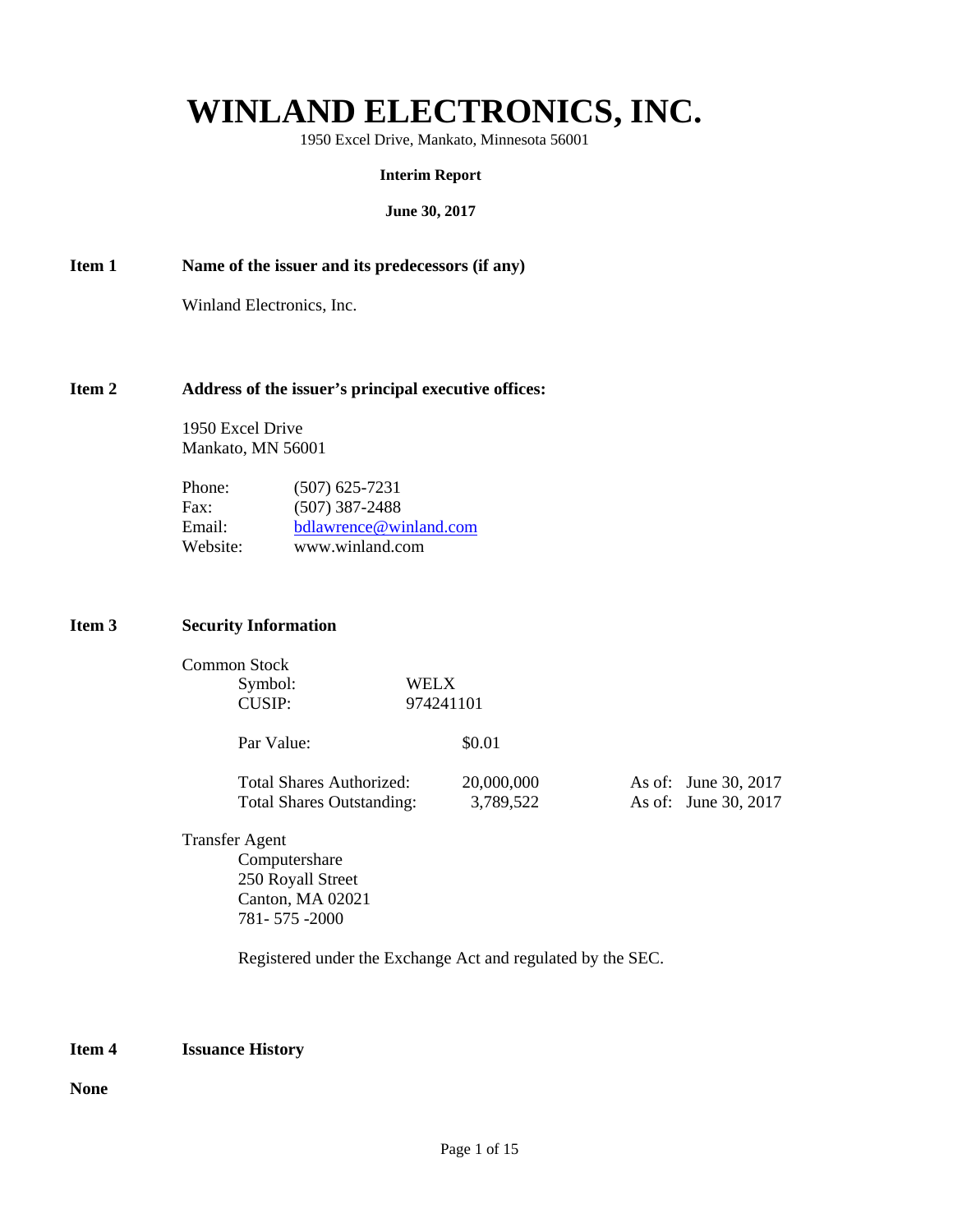# **WINLAND ELECTRONICS, INC. CONDENSED BALANCE SHEETS** (In Thousands, Except Share Data)

|                                                                                |    | <b>June 30,</b> | December 31, |          |  |
|--------------------------------------------------------------------------------|----|-----------------|--------------|----------|--|
|                                                                                |    | 2017            |              | 2016     |  |
| ASSETS                                                                         |    | (Unaudited)     |              |          |  |
| <b>Current Assets</b>                                                          |    |                 |              |          |  |
| Cash and cash equivalents                                                      | \$ | 1,467           | \$           | 1,449    |  |
| Short-term marketable securities (Note 11)                                     |    | 33              | \$           |          |  |
| Accounts receivable, less allowance for doubtful                               |    |                 |              |          |  |
| accounts of \$8 as of both June 30, 2017 and December 31, 2016 (Note 2)        |    | 438             |              | 445      |  |
| Inventories (Note 4)                                                           |    | 315             |              | 186      |  |
| Prepaid expenses and other assets                                              |    | 76              |              | 38       |  |
| <b>Total current assets</b>                                                    |    | 2,329           |              | 2,118    |  |
| Property and Equipment, at cost                                                |    |                 |              |          |  |
| Property and equipment                                                         |    | 354             |              | 354      |  |
| Less accumulated depreciation                                                  |    | 313             |              | 304      |  |
| Net property and equipment                                                     |    | 41              |              | 50       |  |
| Equity method investment (Note 9)                                              |    | 221             |              | 206      |  |
| Long-term inventories (Note 4)                                                 |    | 25              |              | 25       |  |
| <b>Total long-term assets</b>                                                  |    | 246             |              | 231      |  |
|                                                                                |    |                 |              |          |  |
| <b>Total assets</b>                                                            | \$ | 2,616           | \$           | 2,399    |  |
| <b>LIABILITIES AND STOCKHOLDERS' EQUITY</b>                                    |    |                 |              |          |  |
| <b>Current Liabilities</b>                                                     |    |                 |              |          |  |
| Accounts payable                                                               | \$ | 322             | \$           | 263      |  |
| Accrued liabilities:                                                           |    |                 |              |          |  |
| Compensation                                                                   |    | 28              |              | 49       |  |
| Unearned revenue                                                               |    | 72              |              | 27       |  |
| Other                                                                          |    | 23              |              | 38       |  |
| <b>Total current liabilities</b>                                               |    | 445             |              | 377      |  |
| <b>Stockholders' Equity (Note 6)</b>                                           |    |                 |              |          |  |
| Common stock, par value \$0.01 per share; authorized 20,000,000 shares; issued |    |                 |              |          |  |
| and outstanding 3,789,522 as of both June 30, 2017 and December 31, 2016       |    | 38              |              | 38       |  |
| Additional paid-in capital                                                     |    | 5,116           |              | 5,116    |  |
| Accumulated deficit                                                            |    | (2,985)         |              | (3, 132) |  |
| Accumulated other comprehensive income                                         |    | 2               |              |          |  |
| Total stockholders' equity                                                     |    | 2,171           |              | 2,022    |  |
| Total liabilities and stockholders' equity                                     |    | 2,616           |              | 2.399    |  |
|                                                                                |    |                 |              |          |  |

See Notes to Condensed Financial Statements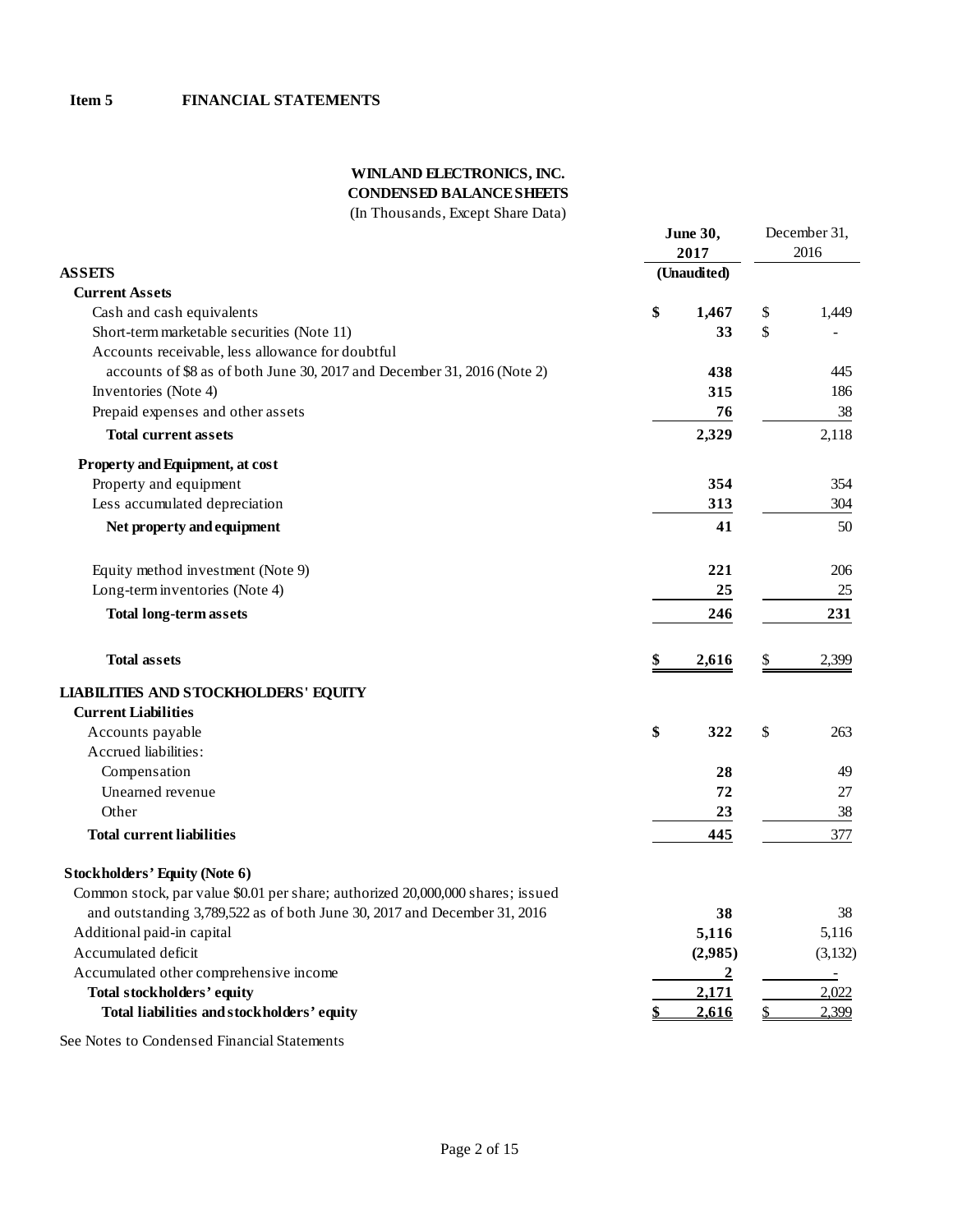# **WINLAND ELECTRONICS, INC. CONDENSED STATEMENTS OF OPERATIONS**

(In Thousands, Except Share and Per Share Data)

(unaudited)

|                                                       |                | For the Three Months |    |           | For the Six Months |           |    |           |
|-------------------------------------------------------|----------------|----------------------|----|-----------|--------------------|-----------|----|-----------|
|                                                       | Ended June 30, |                      |    |           | Ended June 30,     |           |    |           |
|                                                       |                | 2017                 |    | 2016      |                    | 2017      |    | 2016      |
| Net sales (Note 2)                                    | \$             | 913                  | \$ | 856       | \$                 | 1,872     | \$ | 1,799     |
| Cost of sales                                         |                | 558                  |    | 585       |                    | 1,173     |    | 1,220     |
| Gross profit                                          |                | 355                  |    | 271       |                    | 699       |    | 579       |
| Operating expenses:                                   |                |                      |    |           |                    |           |    |           |
| General and administrative                            |                | 167                  |    | 156       |                    | 317       |    | 316       |
| Sales and marketing                                   |                | 130                  |    | 110       |                    | 249       |    | 225       |
| Research and development                              |                | 1                    |    | 5         |                    | 3         |    | 14        |
| Total operating expenses                              |                | 298                  |    | 271       |                    | 569       |    | 555       |
| <b>Operating income</b>                               |                | 57                   |    |           |                    | 130       |    | 24        |
| Other income (loss)                                   |                | 17                   |    | (2)       |                    | 17        |    | (2)       |
| Net income (loss)                                     |                | 74                   | \$ | (2)       | S                  | 147       | \$ | 22        |
| Income per common share data:                         |                |                      |    |           |                    |           |    |           |
| Basic                                                 | \$             | 0.02                 | \$ | (0.00)    | \$                 | 0.04      | \$ | 0.01      |
| Diluted                                               | \$             | 0.02                 | \$ | (0.00)    | \$                 | 0.04      | \$ | 0.01      |
| Weighted-average number of common shares outstanding: |                |                      |    |           |                    |           |    |           |
| Basic                                                 |                | 3,789,522            |    | 3,789,522 |                    | 3,789,522 |    | 3,789,522 |
| Diluted                                               |                | 3,874,971            |    | 3,904,351 |                    | 3,880,978 |    | 3,902,909 |

See Notes to Financial Statements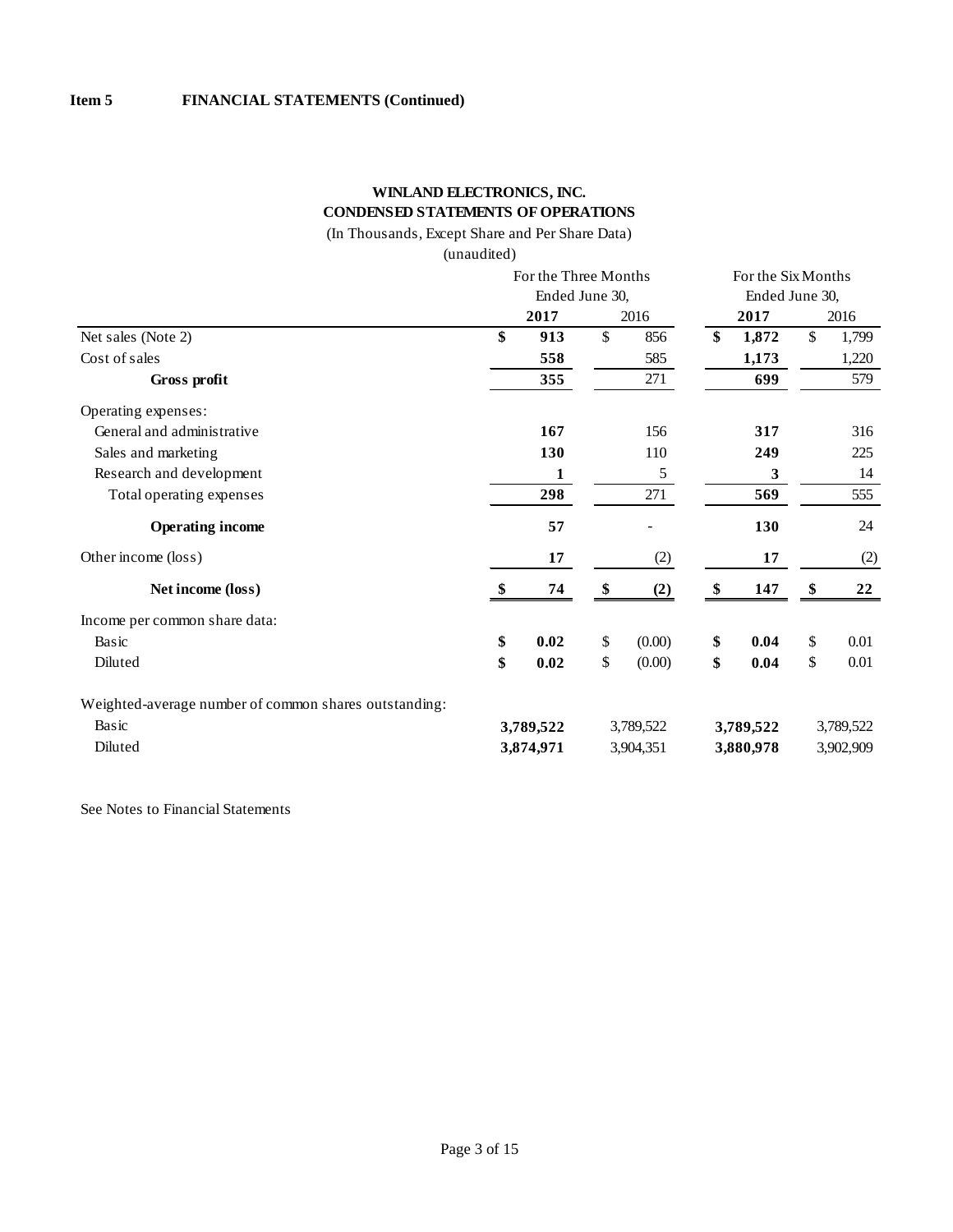# **WINLAND ELECTRONICS, INC. CONDENSED STATEMENTS OF COMPREHENSIVE INCOME**

(In Thousands)

(unaudited)

|                                                            | For the Three Months |                |     |      | For the Six Months |      |    |      |  |
|------------------------------------------------------------|----------------------|----------------|-----|------|--------------------|------|----|------|--|
|                                                            |                      | Ended June 30, |     |      | Ended June 30,     |      |    |      |  |
|                                                            |                      | 2017           |     | 2016 |                    | 2017 |    | 2016 |  |
| Net income (loss)                                          |                      | 74             |     | (2)  |                    | 147  | \$ | 22   |  |
| Change in unrealized gains/losses on marketable securities |                      |                |     |      |                    |      |    |      |  |
| Change in fair value of marketable securities, net of tax  |                      | (2)            |     |      |                    |      |    |      |  |
| Total change in unrealized gains/losses on marketable      |                      |                |     |      |                    |      |    |      |  |
| securities, net of tax                                     |                      | (2)            |     |      |                    |      |    |      |  |
| Total other comprehensive income (loss)                    |                      | (2)            |     |      |                    |      |    |      |  |
| Total comprehensive income (loss)                          |                      | 72             | \$. | (2)  |                    | 149  | \$ | 22   |  |

See Notes to Condensed Financial Statements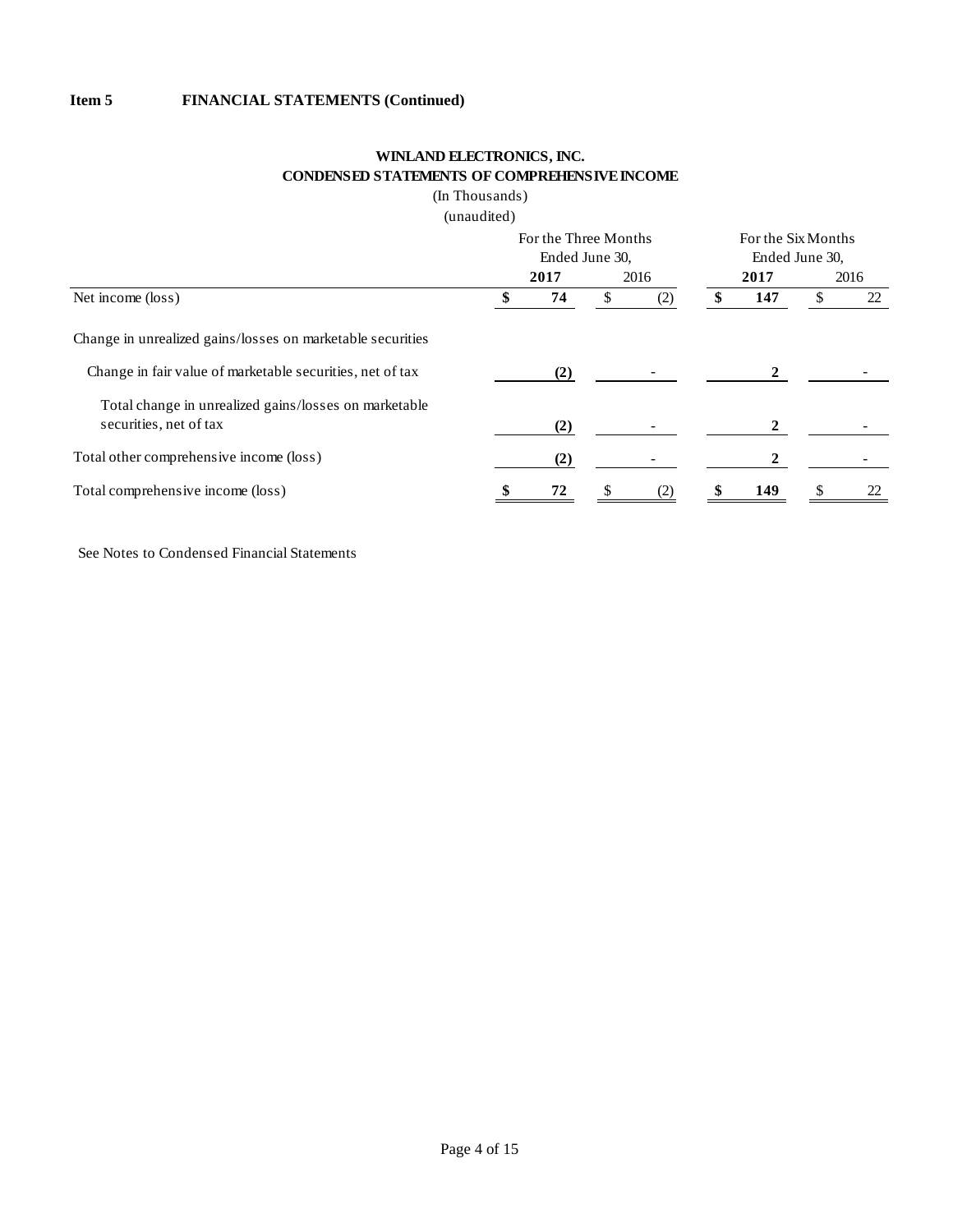# **WINLAND ELECTRONICS, INC. CONDENSED STATEMENTS OF CASH FLOWS**

(In Thousands) (Unaudited)

|                                                       | For the Six Months Ended<br>June 30, |             |
|-------------------------------------------------------|--------------------------------------|-------------|
|                                                       | 2017                                 | 2016        |
| <b>Cash Flows From Operating Activities</b>           |                                      |             |
| Net income                                            | \$<br>147                            | \$<br>22    |
| Adjustments to reconcile net income to net cash       |                                      |             |
| provided by operating activities:                     |                                      |             |
| Depreciation                                          | 9                                    | 9           |
| Non-cash stock based compensation                     |                                      | 1           |
| Gain (loss) on investment in equity method investment | (16)                                 | 2           |
| Decrease in allowance for obsolete inventory          | (10)                                 |             |
| Changes in assets and liabilities:                    |                                      |             |
| Accounts receivables                                  | 6                                    | 35          |
| Inventories                                           | (119)                                | 98          |
| Prepaid expenses                                      | (37)                                 | (48)        |
| Accounts payable                                      | 37                                   | (190)       |
| Unearned revenue                                      | 45                                   |             |
| <b>Accrued liabilities</b>                            | (13)                                 | 55          |
| Net cash provided by (used in) operating activities   | 49                                   | (16)        |
| <b>Cash Flows From Investing Activities</b>           |                                      |             |
| Purchases of investments, available for sale          | (31)                                 |             |
| Purchases of property and equipment                   |                                      | (5)         |
| Net cash used in investing activities                 | (31)                                 | (5)         |
| Net increase (decrease) in cash and cash equivalents  | 18                                   | (21)        |
| Cash and cash equivalents                             |                                      |             |
| Beginning                                             | 1,449                                | 1,242       |
| Ending                                                | \$<br>1,467                          | \$<br>1,221 |

See Notes to Condensed Financial Statements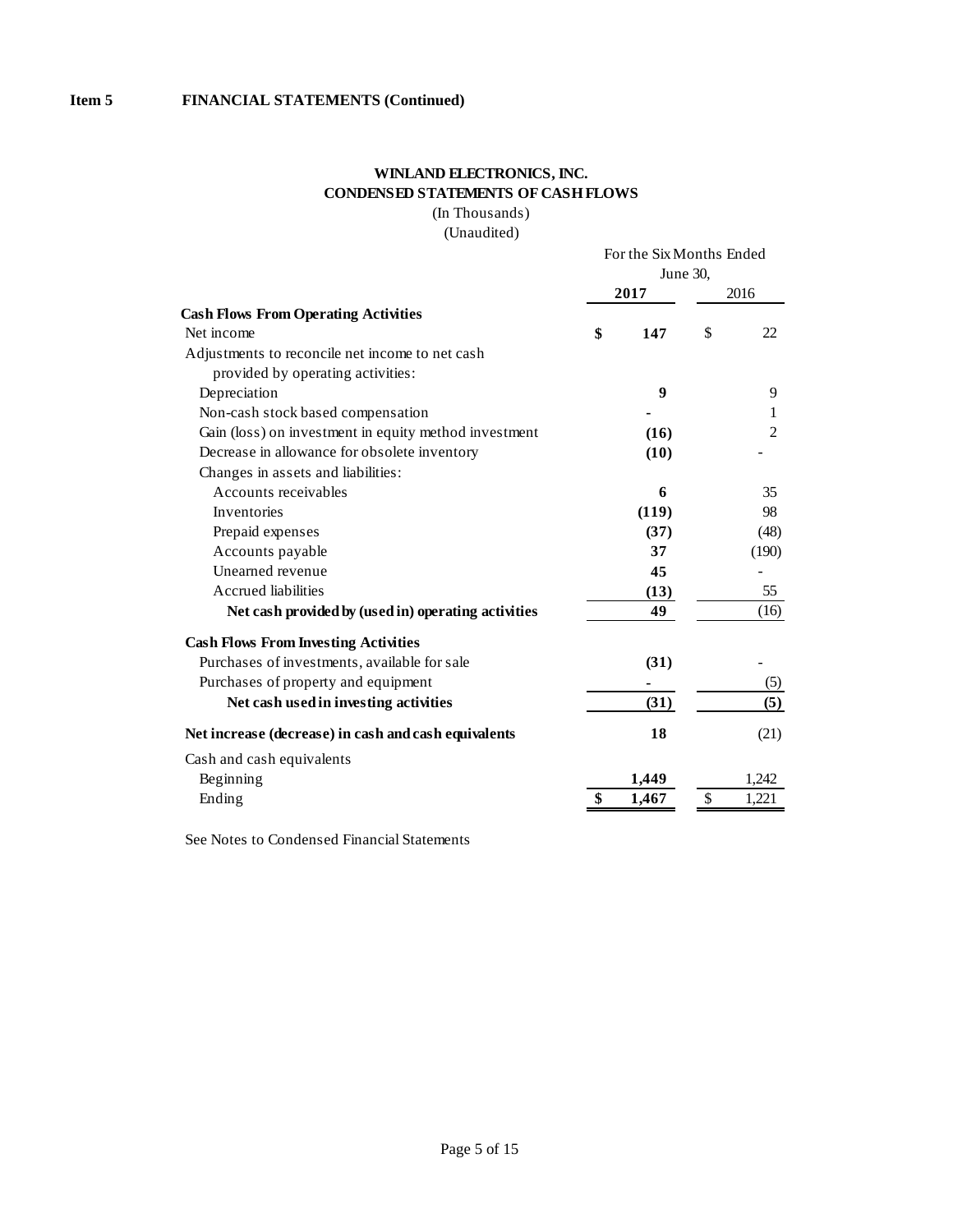#### **Note 1. Basis of Presentation**

The accompanying unaudited condensed financial statements have been prepared by Winland Electronics, Inc. ("Winland" or the "Company") in accordance with accounting principles generally accepted in the United States of America for the preparation of interim financial information. Accordingly, they do not include all of the information and notes required by accounting principles generally accepted in the United States of America for complete financial statements. In the opinion of management, all adjustments (consisting of normal recurring adjustments) considered necessary for a fair presentation have been included. Financial results for the six months ended June 30, 2017 are not necessarily indicative of the results that may be expected for the year ending December 31, 2017.

The condensed balance sheet at December 31, 2016 has been derived from the audited financial statements as of that date but does not include all of the information and footnotes required by accounting principles generally accepted in the United States of America for complete financial statement presentation.

This financial information should be read in conjunction with the financial statements and notes included in the Company's Annual Report for the year ended December 31, 2016.

Management is required to make certain estimates and assumptions which affect the amounts of assets, liabilities, revenue and expenses reported. Actual results could differ materially from these estimates and assumptions.

The Company evaluates events through the date the financial statements are filed for events requiring adjustment to or disclosure in the financial statements.

#### **Note 2. Major Customers**

The Company has two customers that accounted for 10 percent (10%) or more of net sales for the three and six months ended June 30, 2017 and 2016 as follows:

|                   | For the Three Months Ended June 30, |                                   |  |  |
|-------------------|-------------------------------------|-----------------------------------|--|--|
| Sales percentage: | 2017                                | 2016                              |  |  |
| Customer A        | 47%                                 | 51%                               |  |  |
| Customer B        | 15%                                 | 11%                               |  |  |
|                   |                                     | For the Six Months Ended June 30, |  |  |
| Sales percentage: | 2017                                | 2016                              |  |  |
| Customer A        | 50%                                 | 53%                               |  |  |
| Customer B        | 14%                                 | 13%                               |  |  |

The Company had net receivables (as a percentage of total receivables) from the above customers as follows:

|                                 | June 30. |      |
|---------------------------------|----------|------|
| Accounts receivable percentage: | 2017     | 2016 |
| Customer A                      | 43%      | 51%  |
| Customer B                      | 15%      | 20%  |

#### **Note 3. Income per Common Share**

**Income per common share:** Basic income per common share is computed by dividing the net income by the weighted-average number of common shares outstanding during the period. Diluted income per common share is computed by dividing the net income by the weighted-average number of common shares outstanding during the period, including potentially dilutive shares such as the options and warrants to purchase shares of common stock at various amounts per share (see Note 6).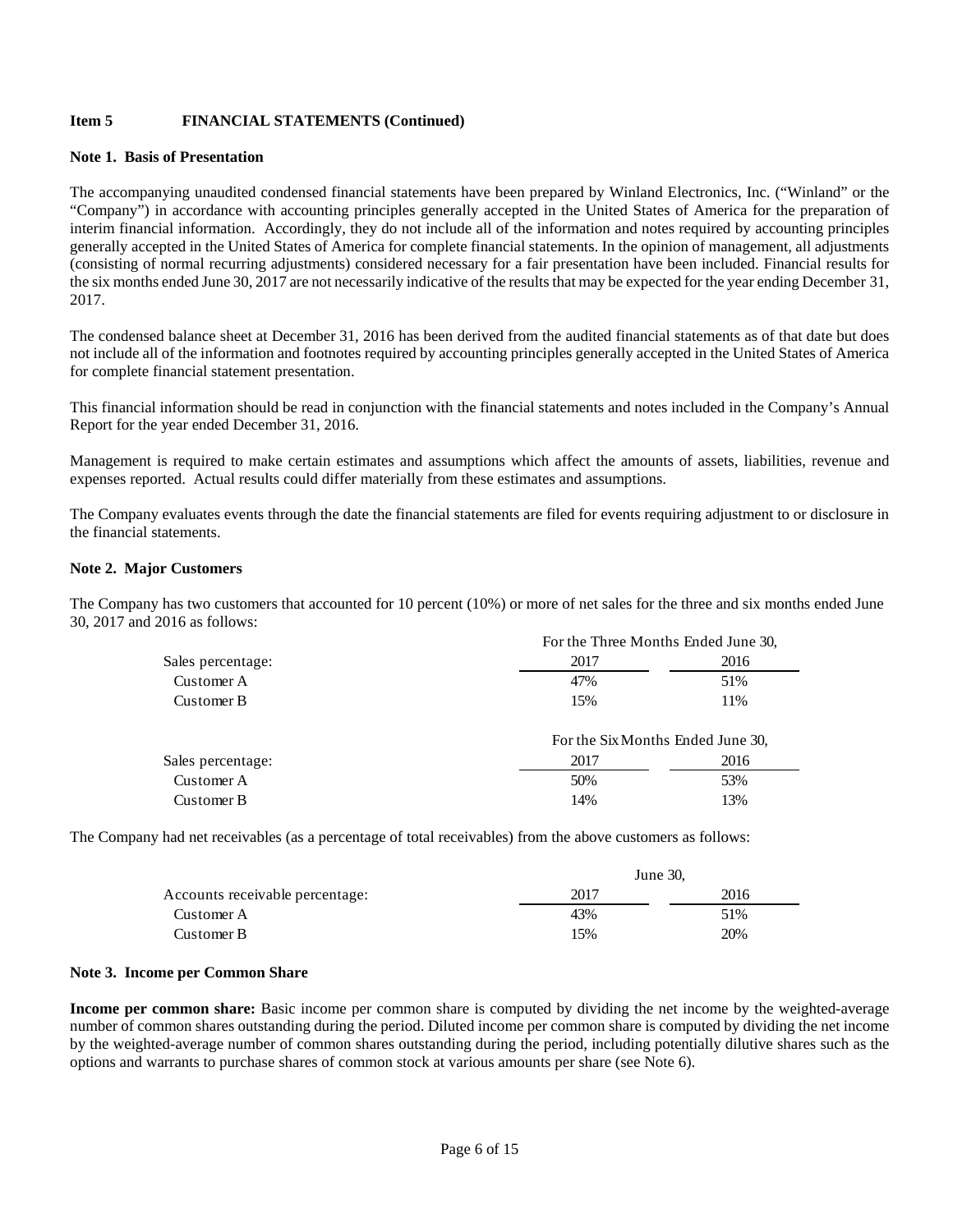#### **Note 3. Income per Common Share (Continued)**

For the three months ended June 30, 2017, the basic income per share was \$0.02 based on 3,789,522 shares outstanding. The diluted income per share was \$0.02 for the three months ended June 30, 2017, the based on 3,874,971 shares outstanding, including 85,449 of dilutive option shares outstanding. For the three months ended June 30, 2016, the basic income per share was \$0.00 based on 3,789,522 shares outstanding. The diluted income per share was \$0.00 for the three months ended June 30, 2016, the based on 3,904,351 shares outstanding, including 114,829 of dilutive option shares outstanding.

For the six months ended June 30, 2017, the basic income per share was \$0.04 based on 3,789,522 shares outstanding. The diluted income per share was \$0.04 for the six months ended June 30, 2017, the based on 3,880,978 shares outstanding, including 91,456 of dilutive option shares outstanding. For the six months ended June 30, 2016, the basic income per share was \$0.01 based on 3,789,522 shares outstanding. The diluted income per share was \$0.01 for the six months ended June 30, 2016, the based on 3,902,909 shares outstanding, including 113,398 of dilutive option shares outstanding.

#### **Note 4. Inventories**

The components of inventories were as follows, net of reserves:

|                | June 30, 2017 | December 31, 2016 |
|----------------|---------------|-------------------|
| Raw materials  |               | 38                |
| Finished goods | 309           |                   |
| Total, net     | 340           |                   |
|                |               |                   |

As of June 30, 2017 and December 31, 2016, \$25 represents long-term inventories, net that the Company does not expect to sell within the next twelve months and does not consider these items excess or obsolete.

### **Note 5. Allowance for Rework and Warranty Costs**

Winland provides a limited warranty for its products for a period of one year, which requires Winland to repair or replace defective product at no cost to the customer or refund the purchase price. The reserve reflecting historical experience and potential warranty issues is determined based on specific experience factors including rate of return by item, average weeks outstanding from sale to return, average cost of repair and relation of repair cost to original sales price. Any specific known warranty issues are considered individually. These are analyzed to determine the probability and the amount of financial exposure, and a specific reserve is established. The allowance for rework and warranty costs was \$15 at both June 30, 2017 and December 31, 2016, respectively.

### **Note 6. Stock-Based Awards**

At June 30, 2017, there was no unrecognized compensation cost related to share-based payments.

The following table summarizes information about stock options outstanding at June 30, 2017:

| <b>Options Outstanding</b> |               |                       |  |                  |               |    | Options Exercisable |
|----------------------------|---------------|-----------------------|--|------------------|---------------|----|---------------------|
|                            |               | Weighted-Average      |  | Weighted-        |               |    | Weighted-           |
| Range of                   | Number of     | Remaining Contractual |  | Average Exercise | Number of     |    | Average Exercise    |
| <b>Exercise Prices</b>     | <b>Shares</b> | Life (Years)          |  | Price            | <b>Shares</b> |    | Price               |
| $$0.448 - $1.344$          | 142,000       | 2.6                   |  | 0.62             | 142,000       | -8 | 0.62                |
| $$1.344 - $1.792$          | 11,000        | 0.9                   |  | 1.74             | 11,000        |    | 1.74                |
| $$1.792 - $2.240$          | 5,500         | 0.5                   |  | 2.23             | 5,500         |    | 2.23                |
|                            | 158,500       | 2.4                   |  | 0.75             | 158,500       |    | 0.75                |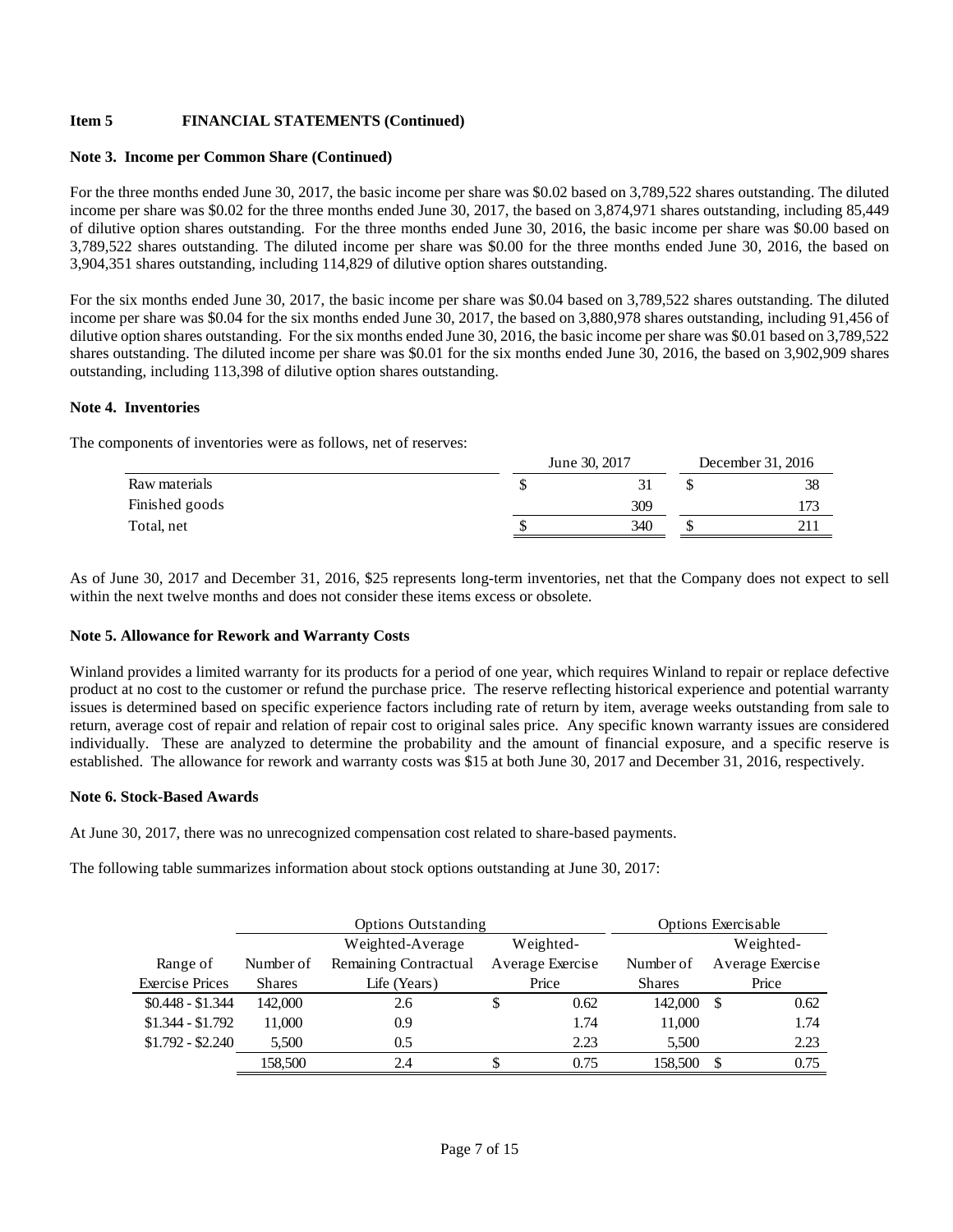#### **Note 7. Income Taxes**

Income taxes are accounted for under the asset and liability method. Deferred tax assets and liabilities are measured using enacted tax rates expected to apply to taxable income in the years in which those temporary differences are expected to be recovered or settled. The Company records a tax valuation allowance when it is more likely than not that it will not be able to recover the value of its deferred tax assets. The tax effect of the Company's valuation allowance for deferred tax assets is included in the annual effective tax rate. The full valuation allowance for deferred tax assets as of both June 30, 2017 and December 31, 2016 was \$2,516.

The Company calculates its income tax expense by estimating the annual effective tax rate and applying that rate to the year-to-date ordinary income (loss) at the end of the period. As of June 30, 2017 and 2016, the Company calculated its estimated annualized effective tax rate at 0% and 0%, respectively as the Company provided a full valuation allowance on deferred tax assets. The Company had no income tax expense on its \$147 pre-tax income from continuing operations for the six months ended June 30, 2017. The Company had no income tax expense on its \$22 pre-tax income from continuing operations for the six months ended June 30, 2016.

The Company recognizes the financial statement benefit of a tax position only after determining that the relevant tax authority would more likely than not sustain the position following an audit. For tax positions meeting the more-likely-than-not threshold, the amount recognized in the financial statements is the largest benefit that has a greater than 50% likelihood of being realized upon ultimate settlement with the relevant tax authority.

The years 2013 through 2016 remain open for examination by the IRS and other state agencies.

The Company recognizes interest accrued on uncertain tax positions as well as interest received from favorable tax settlements within interest expense. The Company recognizes penalties accrued on unrecognized tax benefits within general and administrative expenses. As of June 30, 2017 and 2016, the Company recognized no interest or penalties related to uncertain tax positions.

At December 31, 2016, the Company had net operating loss carryforwards for federal purposes of \$6,423 and \$4,583 for state income tax purposes that are available to offset future taxable income and begin to expire in the year 2031 and 2023, respectively. At December 31, 2016, the Company had Minnesota research and development tax credit carryforwards of \$12, which begin to expire in the year 2023.

The Company's ability to utilize its net operating losses ("NOLs") to reduce taxable income in future years may be limited for various reasons, including if projected future taxable income is insufficient to recognize the full benefit of such NOLs prior to their expiration. Additionally, the ability to fully utilize these tax assets could also be adversely affected if the Company is deemed to have had an "ownership change" within the meaning of Section 382 of the Internal Revenue Code of 1986, as amended (the "Code"). An ownership change is generally defined as a greater than 50% increase in equity ownership by "5-percent shareholders" (as that term is defined for purposes of Section 382 of the Code) in any three year testing period. See Note 8 which more fully describes the Section 382 Rights Agreement approved by the Company.

The Company does not anticipate any significant changes to the total amounts of unrecognized tax benefits in the next twelve months.

### **Note 8. Shareholder Rights Plan**

In 2014, the Company entered into a Section 382 Rights Agreement with its transfer agent Registrar and Transfer Company (now owned by Computershare Limited), dated as of February 27, 2014 (the "382 Rights Agreement"). The purpose of the 382 Rights Agreement is to help protect the Company's net operating loss tax asset by deterring certain acquisitions of Company stock by persons or groups beneficially owning 5% or more of the Company's outstanding stock, which could have the effect of limiting the Company's ability to use its built in losses and any resulting net loss carry forwards to reduce potential future federal income tax obligations. The Company's ability to use its net loss carry forwards in the future may be significantly limited if it experiences an "ownership change" for U.S. federal income tax purposes. In general, an ownership change will occur when the percentage of the Company's ownership (by value) of one or more "5 percent shareholders" (as defined in the Internal Revenue Code of 1986, as amended) has increased by more than 50 percent over the lowest percentage owned by such shareholders at any time during the prior three years (calculated on a rolling basis).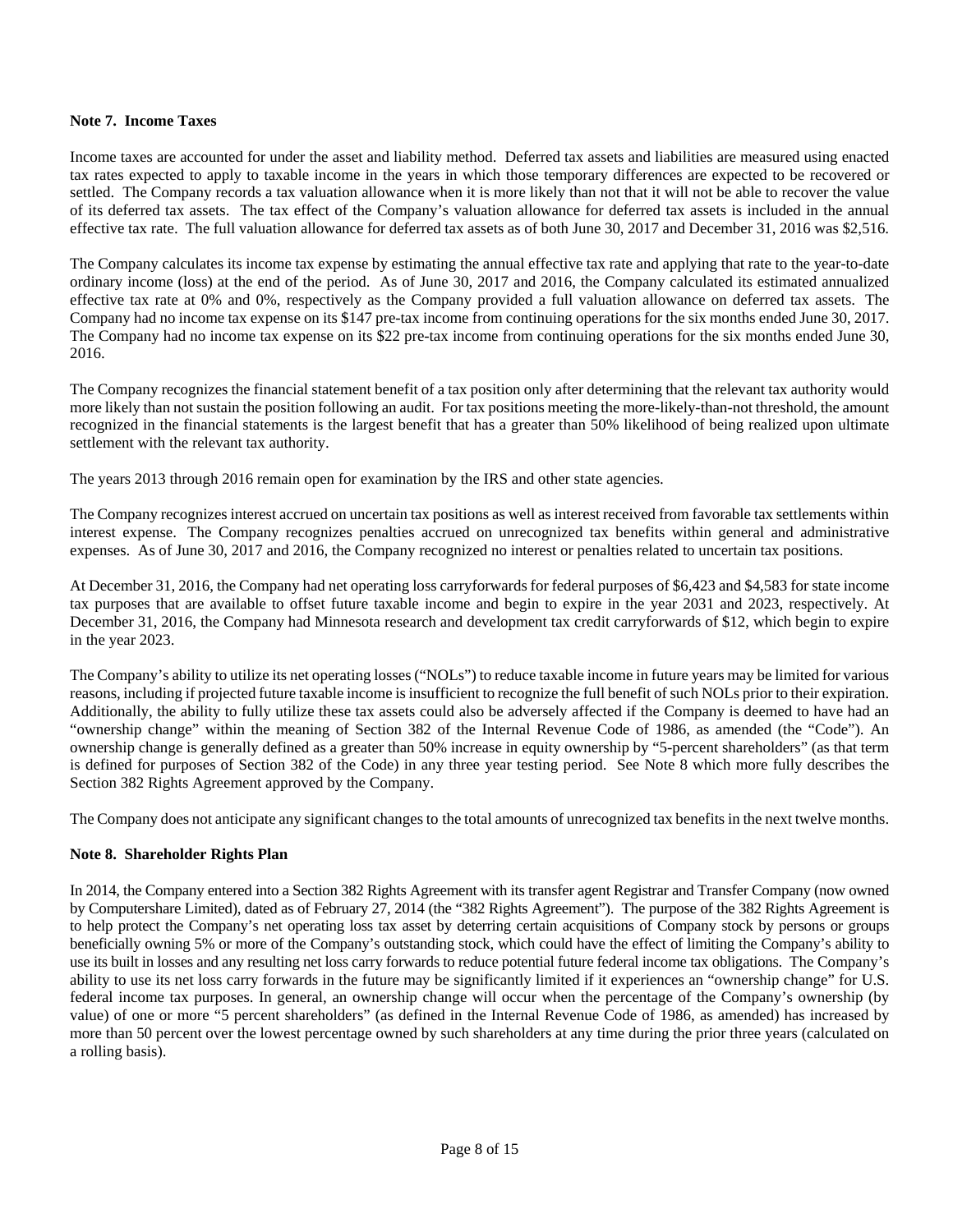#### **Note 8. Shareholder Rights Plan (Continued)**

Under the 382 Rights Agreement, from and after the record date of March 10, 2014 (the "Record Date"), each share of Company Common Stock will carry with it one preferred share purchase right (a "Right"). In connection with adoption of the Section 382 Rights Agreement, the Board declared a dividend distribution of the Rights to shareholders of record on the Record Date. Each Right will allow its holder to purchase from the Company one one-thousandth of a share of Series B Junior Participating Preferred Stock for \$14.00 (the "Exercise Price"). The Rights will not be exercisable until 10 days after the public announcement that a person or group has become an "Acquiring Person" by obtaining beneficial ownership of 4.99% or more of the Company's outstanding Common Stock, or by the future acquisition of any shares of Company common stock by any person or group who held 4.99% or more of the Company's outstanding common stock as of the date the 382 Rights Agreement was adopted. If a person or group becomes an Acquiring Person, all holders of Rights except the Acquiring Person may, for payment of the Exercise Price, purchase shares of Common Stock with a market value of twice the Exercise Price, based on the market price of the Common Stock as of the acquisition that resulted in such person or group becoming an Acquiring Person. Prior to exercise, the Right does not give its holder any dividend, voting, or liquidation rights. The Rights will expire on March 10, 2019 and are redeemable by the Board for \$0.000001 per Right at any time prior to a person or group becoming an Acquiring Person.

The Board has discretion under the 382 Rights Agreement to exempt any person or group from status as an Acquiring Person if the Board determines such person or group's acquisition will not limit the Company's use of its net loss carry forwards. The Company previously had a Shareholder Rights Plan, the rights under which expired on December 9, 2013.

#### **Note 9. Investments**

In July 2015, the Company completed an investment of \$200 in Northumberland IX LLC ("Northumberland"), a related party through common ownership and an entity formed with another third party to invest a total of \$1,200 in EDG-PMA, LLC ("EDG-PMA"), itself an entity formed in cooperation with Exhibits Development Group, LLC ("EDG") to develop, design, construct, market, place, own, and operate a traveling museum exhibition presently known as *The Magical History Tour: A Beatles Memorabilia Exhibition*. Northumberland's investment in EDG-PMA is effectively structured as convertible preferred equity. The convertible preferred equity pays an irregular preferred dividend at a rate of 10% per annum on any outstanding principal balance and is immediately convertible into 30% of EDG-PMA common equity upon repayment of Northumberland's \$1,200 principal amount, the timing of such repayment being dependent on the distributable cash flow of EDG-PMA. Until repayment of Northumberland's \$1,200 principal amount, the convertible preferred equity is entitled to the entirety of EDG-PMA distributable cash flow. Prior to the repayment of principal, the Company's interest in Northumberland is proportionate to its \$200 investment. Following the repayment of principal, the Company's distribution rights in Northumberland shall be 83.33%. The Company has no obligation to provide any further funding to either Northumberland or EDG-PMA.

The Company recognized a gain of \$16 and a loss of (\$2) for the six months ended June 30, 2017 and 2016, respectively on the investment in Northumberland which is included in other income (loss) on the statement of operations. A summary of the assets, liabilities, and results of operations of Northumberland for the six months ended June 30, 2017 and 2016 is presented below:

|                          |     | 2017                     | 2016 |       |  |
|--------------------------|-----|--------------------------|------|-------|--|
| <b>Total assets</b>      |     | 1.329                    | \$   | 1,289 |  |
| <b>Total liabilities</b> | -S  | $\overline{\phantom{a}}$ |      | -     |  |
| <b>Retained earnings</b> | \$. | 35                       | S    | (91)  |  |
| Net gain (loss)          | \$. | 94                       |      | 180   |  |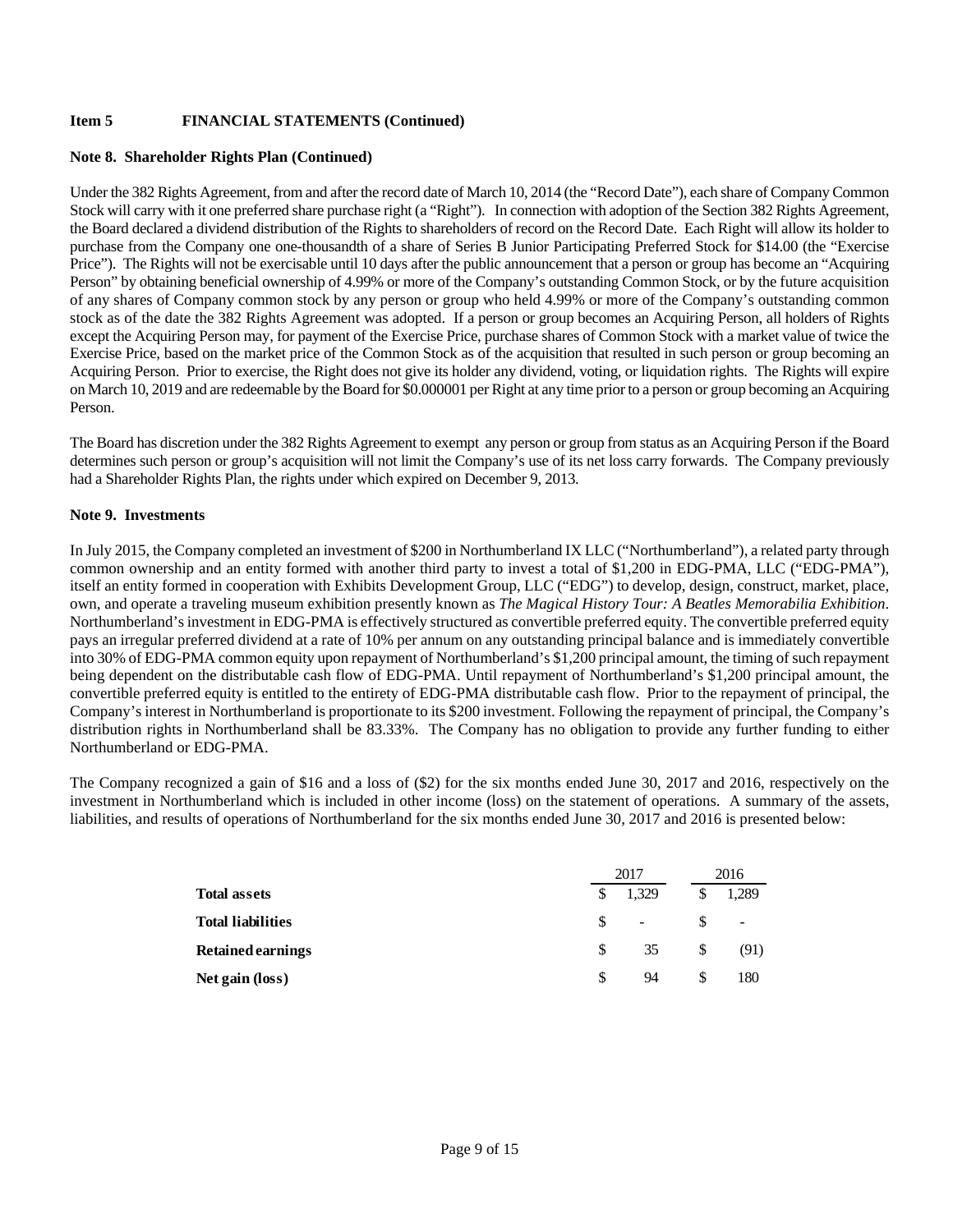## **Note 10. Significant Accounting Policies**

**Revenue Recognition:** In 2016, the Company began recognizing subscription service revenue derived from agreements Winland has entered into with resellers and direct end-users to provide remote monitoring, alerting and reporting services. With the addition of this new revenue stream, Winland now recognizes revenue from both hardware and subscription services.

*Hardware Sales -* For all hardware sales, Winland has a binding purchase order from the customer. Revenue is recognized from the sale of products when the product is delivered to a common carrier for shipment and title transfers. Shipping and handling charges billed to customers are included in net sales, and shipping and handling costs incurred by the Company are included in cost of sales.

*Subscription service revenue -* Revenue from reseller and direct end-user agreements are recognized ratably over the term of the contract, which is typically one year of service. Each group has standard pricing with exceptions handled on a case by case basis which are not believed to materially impact the recognition of service revenue in total. Billing occurs quarterly for one year of service.

Winland does not generally accept returns but does provide a limited warranty. Sales and use taxes are reported on a net basis, excluding them from sales and cost of sales.

### **Note 11. Financial Instruments**

**Marketable Securities:** The Company's marketable equity securities have been classified and accounted for as available-for-sale. Management determines the appropriate classification of its investments at the time of purchase and reevaluates the classifications at each balance sheet date. The Company's marketable equity securities are carried at fair value, with unrealized gains and losses, net of taxes, reported as a component of accumulated other comprehensive income ("AOCI") in shareholders' equity, with the exception of unrealized losses believed to be other-than-temporary which are reported in earnings in the current period. The cost of securities sold is based upon the specific identification method.

**Fair Value Measurements:** The Company applies fair value accounting for all financial assets and liabilities and non-financial assets and liabilities that are recognized or disclosed at fair value in the financial statements on a recurring basis. The Company defines fair value as the price that would be received from selling an asset or paid to transfer a liability in an orderly transaction between market participants at the measurement date. When determining the fair value measurements for assets and liabilities, which are required to be recorded at fair value, the Company considers the principal or most advantageous market in which the Company would transact and the market-based risk measurements or assumptions that market participants would use to price the asset or liability, such as risks inherent in valuation techniques, transfer restrictions and credit risk. Fair value is estimated by applying the following hierarchy, which prioritizes the inputs used to measure fair value into three levels and bases the categorization within the hierarchy upon the lowest level of input that is available and significant to the fair value measurement.

*Level 1* – Quoted prices in active markets for identical assets or liabilities.

*Level 2* – Observable inputs other than quoted prices in active markets for identical assets and liabilities, quoted prices for identical or similar assets or liabilities in inactive markets, or other inputs that are observable or can be corroborated by observable market data for substantially the full term of the assets or liabilities.

*Level 3* – Inputs that are generally unobservable and typically reflect management's estimate of assumptions that market participants would use in pricing the asset or liability.

The Company's valuation techniques used to measure the fair value of certain marketable equity securities were derived from quoted prices in active markets for identical assets or liabilities.

In accordance with the fair value accounting requirements, companies may choose to measure eligible financial instruments and certain other items at fair value. The Company has not elected the fair value option for any eligible financial instruments.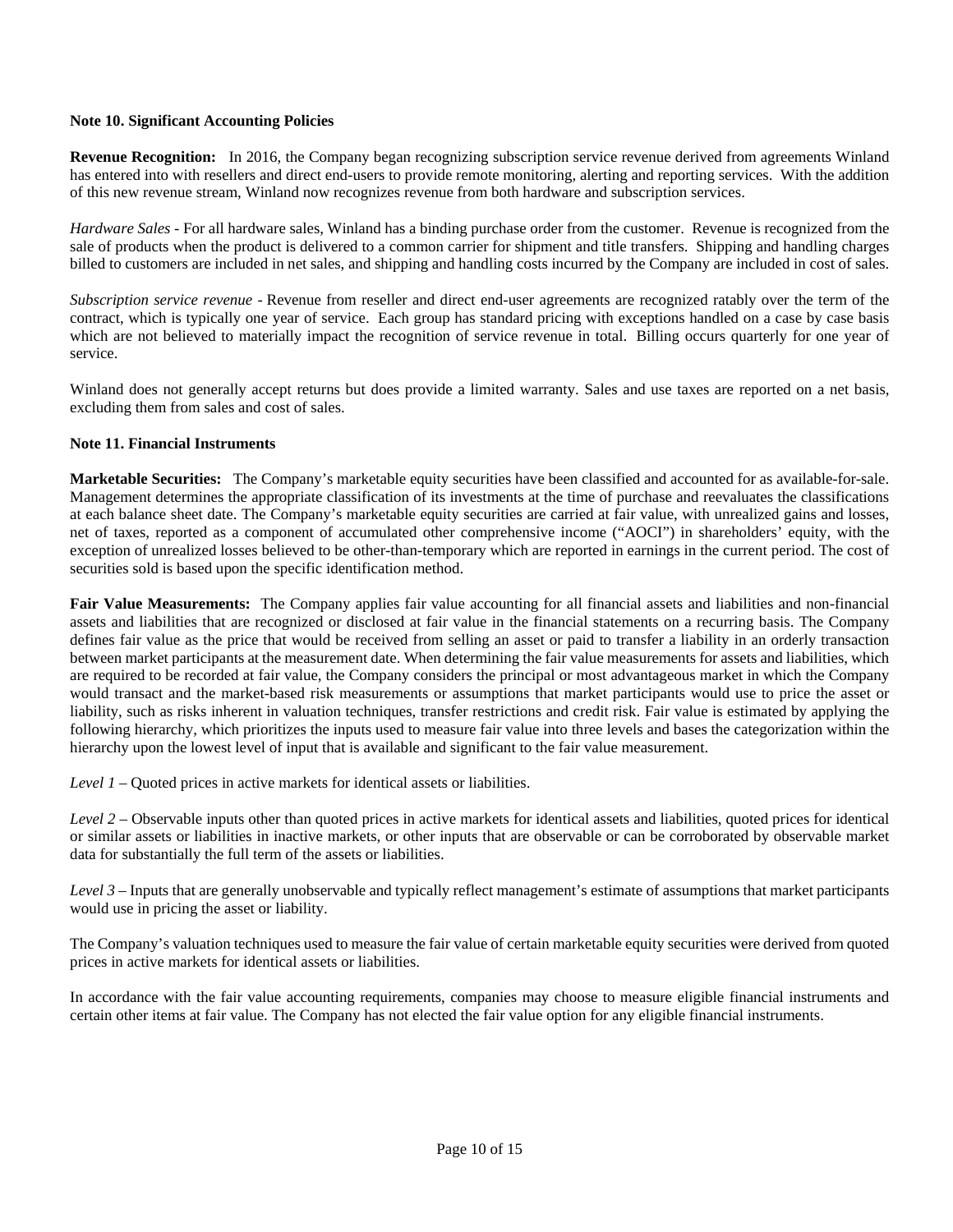#### **Note 11. Financial Instruments (Continued):**

**Cash, Cash Equivalents and Marketable Securities:** The following table shows the Company's cash and available-for-sale securities' adjusted cost, gross unrealized gains, gross unrealized losses and fair value by significant investment category recorded as cash and cash equivalents or short- or long-term marketable securities for the six months ended June 30, 2017 and 2016, respectively:

#### **WINLAND ELECTRONICS, INC. CASH, CASH EQUIVALENTS, AND MARKETABLE SECURITIES** (In Thousands)

(Unaudited)

#### **For the Six Months Ended June 30,**

|                                 |                         |                                |                                | 2017              |                                        |                                                             |                                              |
|---------------------------------|-------------------------|--------------------------------|--------------------------------|-------------------|----------------------------------------|-------------------------------------------------------------|----------------------------------------------|
|                                 | <b>Adjusted</b><br>Cost | <b>Unrealized</b><br>Gains     | <b>Unrealized</b><br>Losses    | <b>Fair Value</b> | Cash and<br>Cash<br><b>Equivalents</b> | <b>Short-Term</b><br><b>Marketable</b><br><b>Securities</b> | Long-Term<br>Marketable<br><b>Securities</b> |
| Cash                            | \$<br>1,467             | \$<br>$\omega$                 | \$<br>$\blacksquare$           | \$<br>1,467       | \$<br>1,467                            | \$<br>$\overline{\phantom{a}}$                              | \$                                           |
| Level 1:                        |                         |                                |                                |                   |                                        |                                                             |                                              |
| Investments, available for sale | 31                      | $\overline{2}$                 |                                | 33                |                                        | 33                                                          |                                              |
| Total                           | 1,498                   | \$<br>2                        | \$                             | 1,500             | \$<br>1,467                            | \$<br>33                                                    | \$                                           |
|                                 |                         |                                |                                |                   |                                        |                                                             |                                              |
|                                 |                         |                                |                                | 2016              |                                        |                                                             |                                              |
|                                 | <b>Adjusted</b><br>Cost | <b>Unrealized</b><br>Gains     | <b>Unrealized</b><br>Losses    | <b>Fair Value</b> | Cash and<br>Cash<br><b>Equivalents</b> | <b>Short-Term</b><br><b>Marketable</b><br><b>Securities</b> | Long-Term<br>Marketable<br><b>Securities</b> |
| Cash                            | \$<br>1,221             | \$<br>$\overline{\phantom{a}}$ | \$                             | \$<br>1,221       | \$<br>1,221                            | \$<br>٠                                                     | \$                                           |
|                                 |                         |                                |                                |                   |                                        |                                                             |                                              |
| Total                           | \$<br>1,221             | \$<br>٠                        | \$<br>$\overline{\phantom{a}}$ | \$<br>1,221       | \$<br>1,221                            | \$                                                          | \$                                           |

Fair values were determined for each individual security in the investment portfolio. When evaluating an investment for other-thantemporary impairment the Company reviews factors such as the length of time and extent to which fair value has been below its cost basis, the financial condition of the issuer and any changes thereto, the Company's intent to sell, or whether it is more likely than not it will be required to sell the investment before recovery of the investment's cost basis. As of June 30, 2017, the Company does not consider any of its investment to be other-than-temporarily impaired.

#### **Item 6 Nature of the Issuer's Business**

**A.** A description of the issuer's business operations;

Winland markets and sells its line of proprietary critical condition monitoring products primarily through an established network of distributors, dealers, security installers and integrators. In most cases, these products are manufactured to protect against loss of assets due to damage from water, excess humidity, extremes of temperature and loss of power. The Company offers a critical-environment monitoring solution that is an automated, cloud-based platform that provides early alerting, reporting and logging, that ensures regulatory compliance. Winland is also exploring various alternatives to enhance shareholder value that utilize the expertise of management and the Board of Directors. Such alternatives may include establishing new ventures,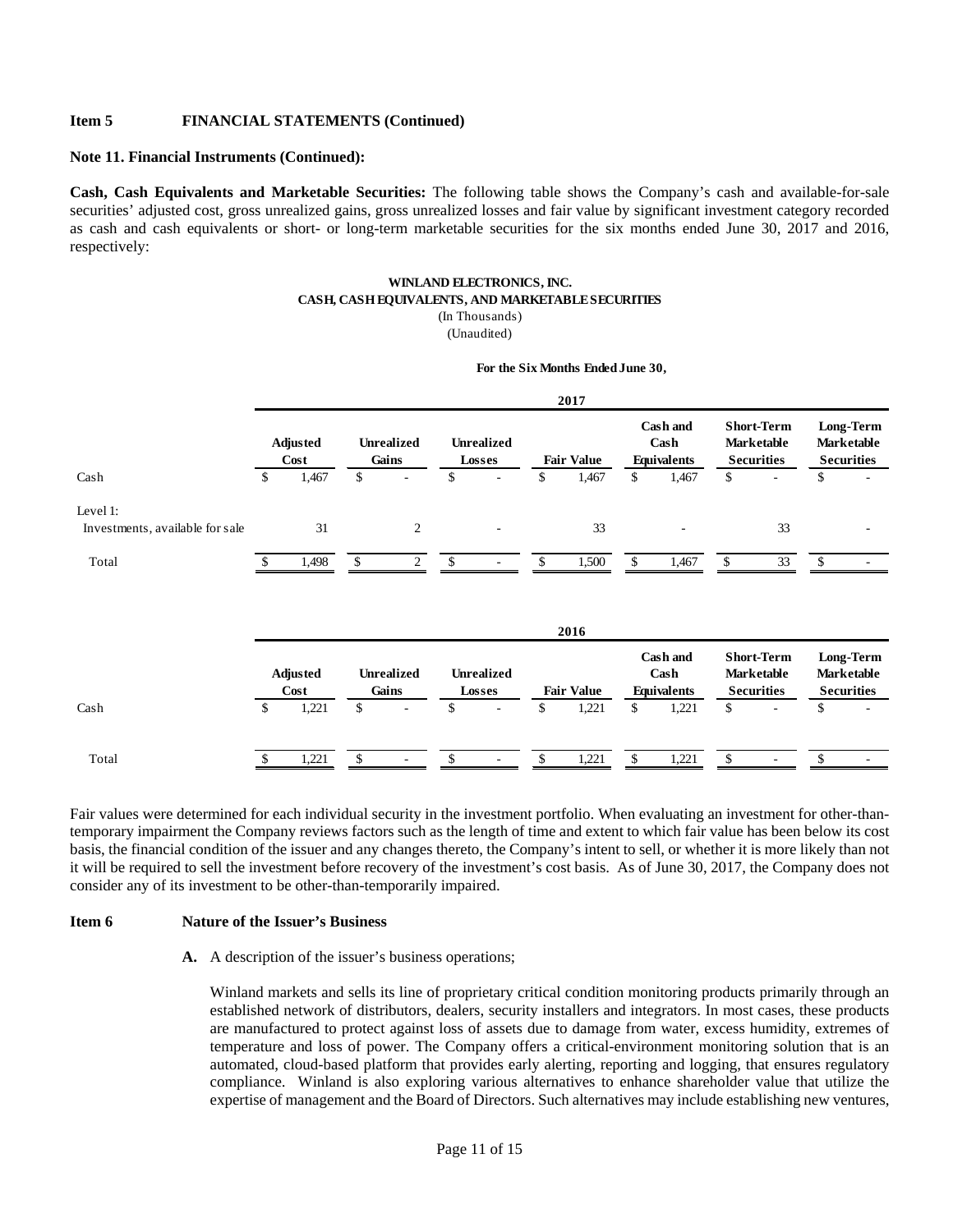acquiring existing businesses, and other investment opportunities, including investments in marketable securities.

**B.** Date and State of Incorporation

Issuer is a Corporation incorporated in the State of Minnesota in 1972.

**C.** The Issuer's Primary SIC Code:

SIC Code 3823 NAICS Code 334513

#### **D. The Issuer's Fiscal Year End Date:**

Fiscal year end is December 31st

#### **E. Principal Products or Services, And Their Market:**

 Through distribution to dealers and integrators, Winland provides a line of proprietary critical condition monitoring products to the security industry. In most cases, these products are manufactured to protect against loss of assets due to damage from water, excess humidity, extremes of temperature and loss of power. Winland's Insight product offers a critical-environment monitoring solution that is an automated, cloud-based platform that provides early alerting, reporting and logging, that ensures regulatory compliance. Winland holds federal trademark registrations for marks used in its business as follows: WATERBUG, TEMP ALERT and ENVIROALERT.

#### **Item 7 Issuer's Facilities**

The Company currently occupies 1,924 square feet of office space at 1950 Excel Drive, Mankato, MN which is leased on a month-to-month basis from Nortech Systems, Incorporated.

#### **Item 8 Officers, Directors and Control Persons**

**A.** Names of Officers, Directors and Control Persons.

| Name of Director/Nominee | Age | <b>Current Position With Winland Electronics, Inc.</b> | Director Since |  |
|--------------------------|-----|--------------------------------------------------------|----------------|--|
| Brian D. Lawrence        | 47  | President and Chief Financial Officer                  |                |  |
| Lorin E. Krueger         | 60  | Director                                               | 1983           |  |
| Thomas J. Brady          | 52  | Director                                               | 2008           |  |
| Thomas Braziel           | 33  | Director                                               | 2013           |  |
| Matthew D. Houk          | 36  | Director                                               | 2013           |  |
| Murray Stahl             | 62  | Director                                               | 2015           |  |

#### Name of Control Person

FRMO Corp., which acquired greater than 5% of the Company's outstanding common stock on November 14, 2014. Murray Stahl, Chairman and Chief Executive Officer and an owner of more than 5% of FRMO Corp., is designated as the control person.

B.E. Capital Management LP and B.E. Capital Partners LLC, which acquired greater than 5% of the Company's outstanding common stock on November 29, 2012. Thomas Braziel is designated as the control person.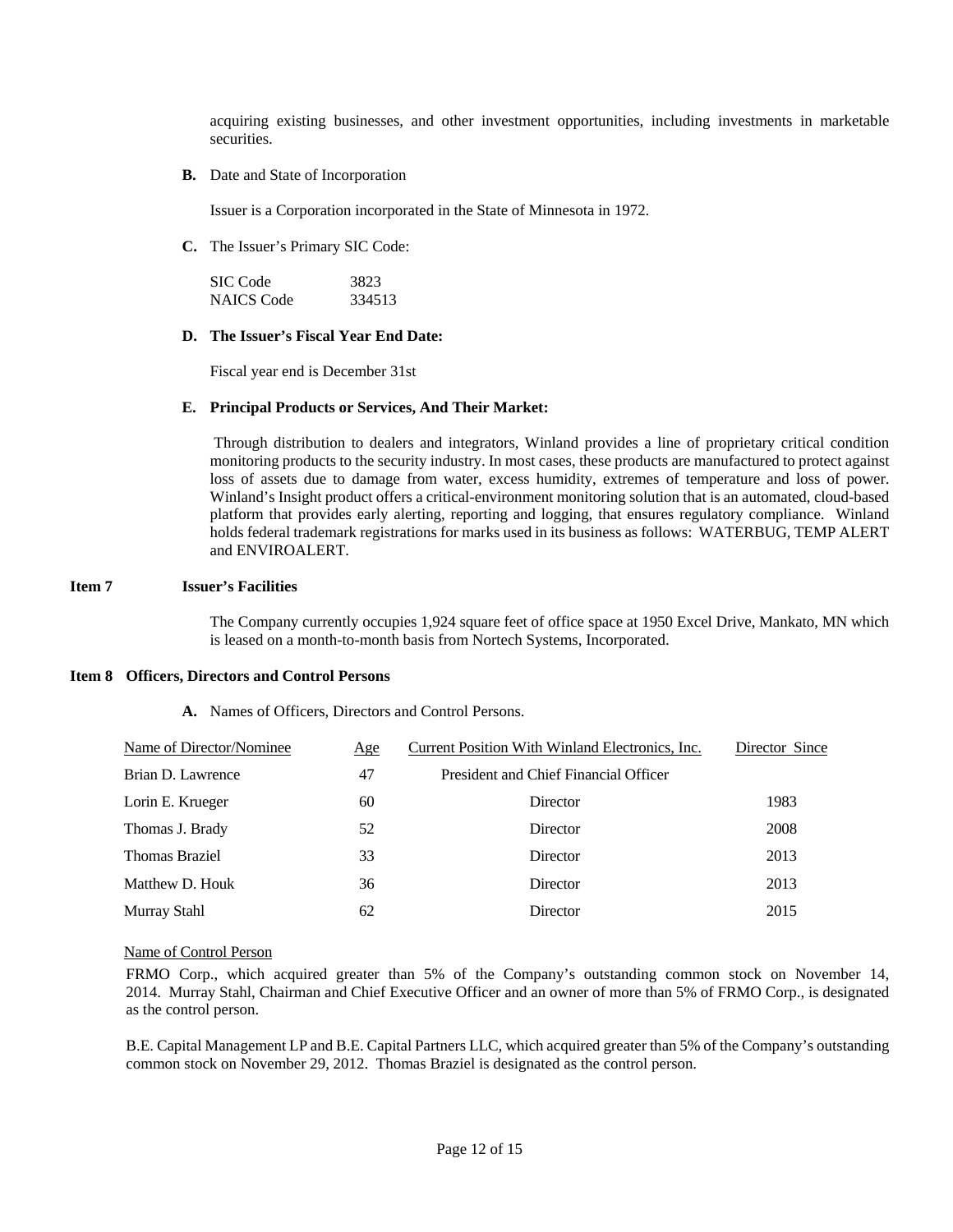Matthew D. Houk, who acquired greater than 5% of the Company's outstanding common stock on October 9, 2012.

David B. Houk, who acquired greater than 5% of the Company's outstanding common stock on December 5, 2013.

#### **B. Legal – Disclaimer History**

1. A conviction in a criminal proceeding or named as a defendant in a pending criminal proceeding (excluding traffic violations and other misdemeanor offenses); *None* 

2. The entry of an order, judgment, or decree, not subsequently reversed, suspended or vacated, by a court of competent jurisdiction that permanently or temporarily enjoined, barred, suspended or otherwise limited such person's involvement in any type of business, securities, commodities, or banking activities; *None.* 

3. A finding or judgment by a court of competent jurisdiction (in a civil action), the SEC, the CFTC, or a state securities regulator of a violation of federal or state securities or commodities law, which finding or judgment has not been reversed, suspended, or vacated; or *None.* 

4. The entry of an order by a self-regulatory organization that permanently or temporarily barred, suspended or otherwise limited such person's involvement in any type of business or securities activities. *None.* 

#### **C. Beneficial Shareholders**

The following table provides information as of July 17, 2017 concerning the beneficial ownership of our Common Stock by (i) the persons known by us to own more than 5% of our outstanding Common Stock, (ii) each of our directors, and (iii) all current directors as a group. Except as otherwise indicated, the persons named in the table have sole voting and investment power with respect to all shares of Common Stock owned by them. As of July 17, 2017, there were 3,789,522 shares of our Common Stock issued and outstanding.

| Name (and Address of 5%)                 | Number of Shares      |     | Percent        |  |  |  |
|------------------------------------------|-----------------------|-----|----------------|--|--|--|
| Owner) or Identity of Group              | Beneficially Owned(1) |     | of Class $(1)$ |  |  |  |
| Thomas Braziel                           | 578,874               | (2) | 15.28%         |  |  |  |
| FRMO Corp.                               | 568,428               | (3) | 15.00%         |  |  |  |
| Matthew D. Houk                          | 477.799               | (4) | 12.61%         |  |  |  |
| David B. Houk                            | 195.238               | (5) | 5.15%          |  |  |  |
| Lorin E. Krueger                         | 137,679               | (6) | 3.63%          |  |  |  |
| Thomas J. Brady                          | 91.143                | (7) | 2.41%          |  |  |  |
| All Directors as a Group (5 Individuals) | 1,853,923             | (8) | 48.92%         |  |  |  |
| Total Shares O/S                         | 3,789,522             |     |                |  |  |  |

(1) Under the rules of the SEC, shares not actually outstanding are deemed to be beneficially owned by an individual if such individual has the right to acquire the shares within 60 days. Pursuant to such SEC Rules, shares deemed beneficially owned by virtue of an individual's right to acquire them are also treated as outstanding when calculating the percent of the class owned by such individual and when determining the percent owned by any group in which the individual is included.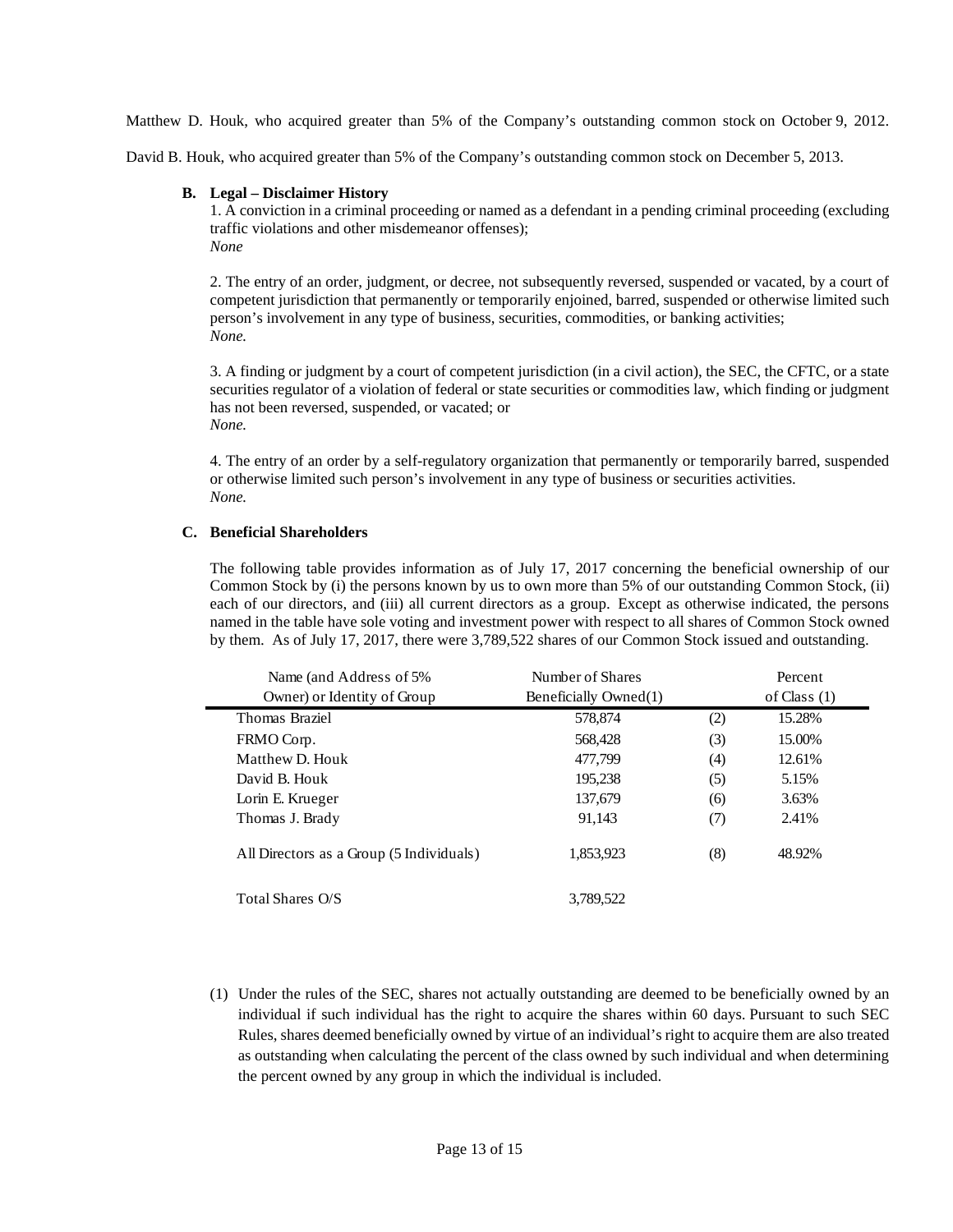- (2) According to Thomas Braziel, as of December 31, 2016, B.E. Capital Management LP, B.E. Capital Partners LLC, Thomas Braziel and David Earls, beneficially own the shares which Mr. Braziel who has sole power to vote or to dispose of such shares. The address for B.E. Capital Partners LLC is 205 East 42nd Street, 14th Floor, New York, NY 10017.
- (3) According to a Schedule 13G filed with the Securities and Exchange Commission on November 26, 2014 by FRMO Corp. the shares are beneficially owned by FRMO Corp., which has sole power to vote or to dispose of such shares. Murray Stahl, Chairman and Chief Executive Officer and an owner of more than 5% of FRMO Corp., is designated as the control person. The address for FRMO Corp. is One North Lexington Ave., Suite 12C, White Plains, NY 10601.
- (4) According to Matthew D. Houk, as of December 31, 2016, he beneficially owns and has sole power to vote or to dispose of such shares. The address for Matthew D. Houk is c/o Horizon Kinetics LLC, 470 Park Avenue South, 4th Floor, New York, NY 10016.
- (5) According to David B. Houk, as of June 30, 2017, he beneficially owns and has sole power to vote or to dispose of such shares. The address for David B. Houk is P.O. Box 22145, Louisville, Kentucky 40252
- (6) Includes 46,500 shares which may be purchased by Mr. Krueger upon exercise of currently exercisable options.
- (7) Includes 12,000 shares held by Mr. Brady's spouse and 62,000 shares which may be purchased by Mr. Brady upon exercise of currently exercisable options.
- (8) Includes 96,000 shares which may be purchased by directors upon exercise of currently exercisable options.

# **Item 9 Third Party Providers**

The name, address, telephone number and email address of each of the following outside providers that advise the issuer on matters relating to the operations, business development and disclosure:

### **1. Counsel:**

Fredrikson & Byron, P.A. Suite 4000 200 South Sixth Street Minneapolis, MN 55402-1425 Phone: (612) 492-7000

### **2**. **Accountant or Auditor:**

 Baker Tilly Virchow Krause, LLP 225 South Sixth Street Suite 2300 Minneapolis, MN 55402-4661 Phone: (612) 876-4802